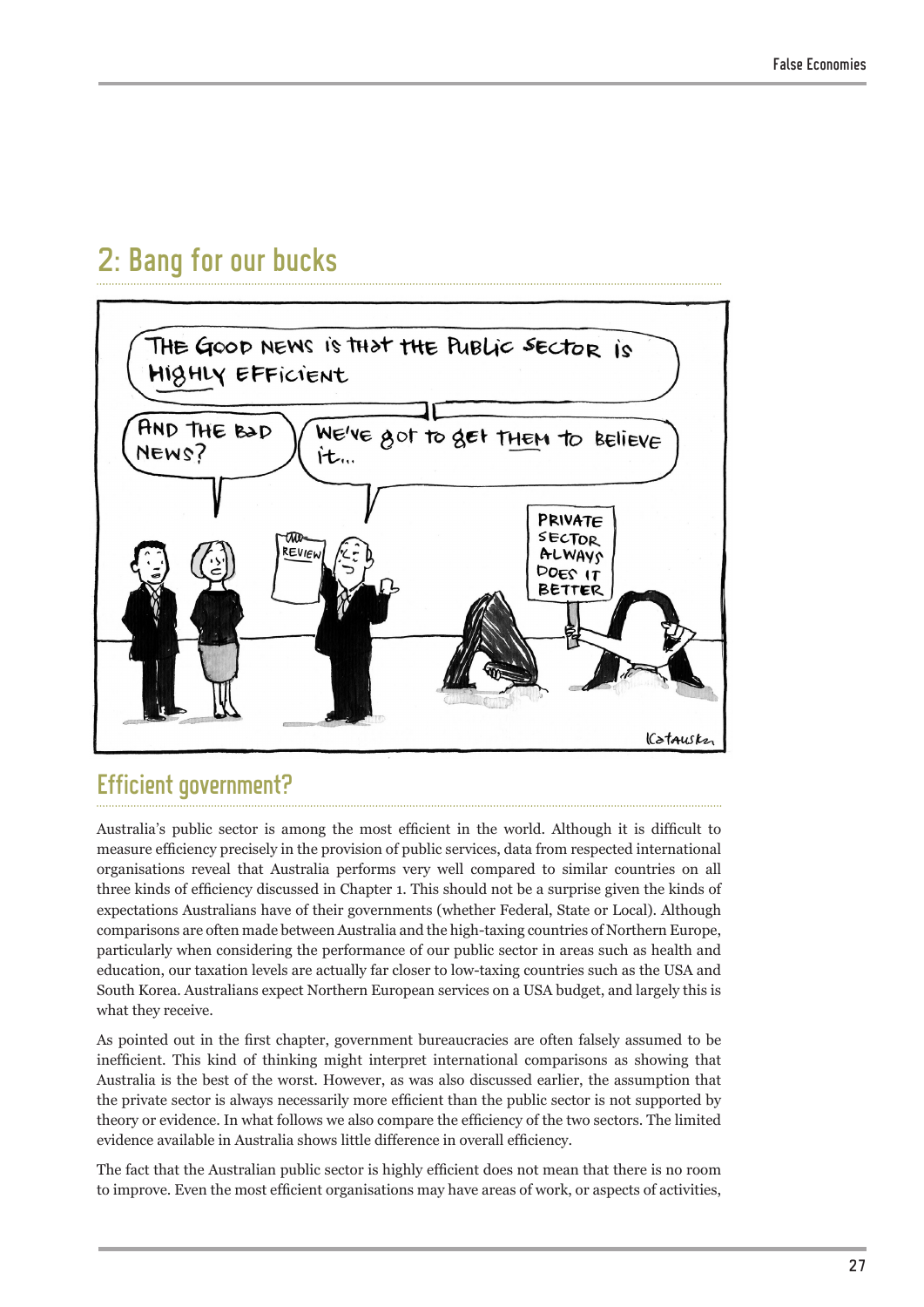that could be improved. After setting out in more detail the evidence of efficiency just outlined, the final chapter of this report will concentrate on two aspects of the APS where there may be opportunities for increased efficiency. When reading these sections it is important to keep in mind the broader context. In general the APS runs efficiently and the potential reforms discussed here represent enhancements. While striving for improved performance is important, previous achievements should not be taken for granted, or worse, reversed.

## International comparison

The difficulties in measuring efficiency have previously been mentioned. Quantifying the inputs, or resources, is usually straightforward. It is the outcomes, the results, which are frequently difficult to measure. This remains the case when comparing across countries.

### **Technical efficiency: Resources and results**

Comparing taxes internationally is complex because most countries, including Australia, have a combination of different taxes, and every country's mix is different. However, the OECD provides comparative data on wage taxes and total taxation that supply a decent picture of our position. Despite common perceptions, Australia actually has a low level of taxation compared to countries with similarly structured economies.

While there are some complexities in comparing the amount of revenue different countries gain from taxation, it is possible to get a clear picture of Australia's relative level of taxation. Contrary to some common perceptions, Australia is a low-tax country. Figure 2.1, below, shows Australia's total taxation as a percentage of GDP (the data is from 2011 as this was the most recent year with complete information).<sup>50</sup> In 2011 we were the fifth lowest taxing country out of thirty-four in the OECD.



**Figure 2.1: Total taxation as proportion of GDP for OECD countries (2011)**

*Source: OECD, Revenue Statistics 1965-2011: 2013 Edition, 2013.*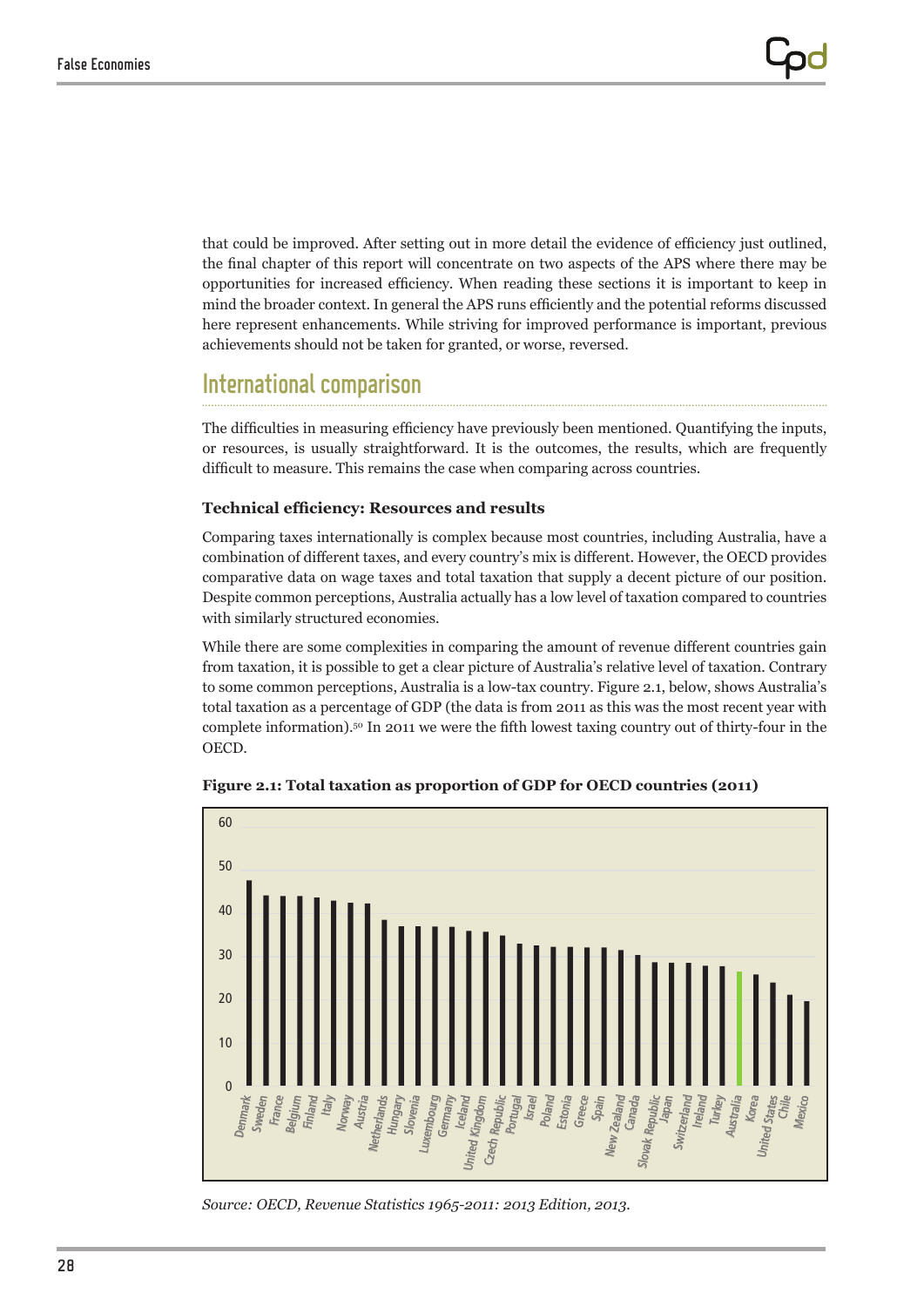The outcomes of the different governments are harder to quantify. A number of international organisations have created different measures of various aspects of government performance. Two of the most well-known are those produced by the World Economic Forum and the World Bank. The *Basic Requirements Sub-index* of the *Global Competitiveness Index* (GCI) produced by the World Economic Forum incorporates measures of the strength of public institutions, the level of infrastructure, the macroeconomic environment, health outcomes and primary education, and so is a good indicator of government effectiveness across a number of areas.<sup>51</sup> The World Bank's *World Governance Indicators* include a *Government Effectiveness* measure, which aggregates a range of other measures by organisations such as the Economist Intelligence Unit and the World Economic Forum.<sup>52</sup> Because it is a broad ranging aggregate measure it will be used here as the measure of government effectiveness. In any case, there are strong similarities between the results given by different government effectiveness measures.<sup>53</sup> Table 2.1 below gives the ranks within the OECD on the two measures just discussed. Of the thirty-four countries, nineteen of the rankings are within two places of each other, and only two countries have rankings with a difference of more than seven.

|                       | <b>WGI 2011:</b><br><b>Government</b><br><b>Effectiveness</b> | <b>WEF-GCI:</b><br><b>Basic</b><br><b>Requirements</b><br>2010-2011 |
|-----------------------|---------------------------------------------------------------|---------------------------------------------------------------------|
| <b>Finland</b>        | 1                                                             | 3                                                                   |
| <b>Denmark</b>        | $\overline{2}$                                                | 5                                                                   |
| <b>Sweden</b>         | 3                                                             | $\overline{2}$                                                      |
| <b>New Zealand</b>    | 4                                                             | 10                                                                  |
| Switzerland           | 5                                                             | $\mathbf{1}$                                                        |
| Norway                | $\overline{a}$                                                | 13                                                                  |
| <b>Netherlands</b>    | $\overline{7}$                                                | 6                                                                   |
| Canada                | 8                                                             | 8                                                                   |
| Luxembourg            | 9                                                             | 7                                                                   |
| <b>Australia</b>      | 10                                                            | 9                                                                   |
| <b>Belgium</b>        | 11                                                            | 15                                                                  |
| <b>Austria</b>        | 12                                                            | 11                                                                  |
| Iceland               | 13                                                            | 25                                                                  |
| <b>United Kingdom</b> | 14                                                            | 14                                                                  |
| Germany               | 15                                                            | 4                                                                   |
| <b>United States</b>  | 16                                                            | 19                                                                  |
| <b>Japan</b>          | 17                                                            | 18                                                                  |
| <b>Ireland</b>        | 18                                                            | 21                                                                  |
| France                | 19                                                            | 12                                                                  |
| <b>Israel</b>         | 20                                                            | 24                                                                  |

|  |  |  | Table 2.1: OECD countries ranks in two measures of government effectiveness |
|--|--|--|-----------------------------------------------------------------------------|
|--|--|--|-----------------------------------------------------------------------------|

|                       | <b>WGI 2011:</b><br><b>Government</b><br><b>Effectiveness</b> | <b>WEF-GCI:</b><br><b>Basic</b><br><b>Requirements</b><br>2010-2011 |
|-----------------------|---------------------------------------------------------------|---------------------------------------------------------------------|
| South Korea           | 21                                                            | 16                                                                  |
| <b>Chile</b>          | 22                                                            | 22                                                                  |
| <b>Fstonia</b>        | 23                                                            | 17                                                                  |
| <b>Spain</b>          | 24                                                            | 23                                                                  |
| Slovenia              | 25                                                            | 20                                                                  |
| Portugal              | 26                                                            | 26                                                                  |
| <b>Czech Republic</b> | 27                                                            | 27                                                                  |
| <b>Slovakia</b>       | 28                                                            | 29                                                                  |
| Hungary               | 29                                                            | 31                                                                  |
| <b>Poland</b>         | 30                                                            | 30                                                                  |
| <b>Greece</b>         | 31                                                            | 33                                                                  |
| Italy                 | 32                                                            | 28                                                                  |
| <b>Turkey</b>         | 33                                                            | 34                                                                  |
| <b>Mexico</b>         | 34                                                            | 32                                                                  |

**n** *countries with ranks on the measures within two places of each other, countries* 

n *countries with differences in ranks of three to seven places*

**n** *countries with a difference of eight or greater*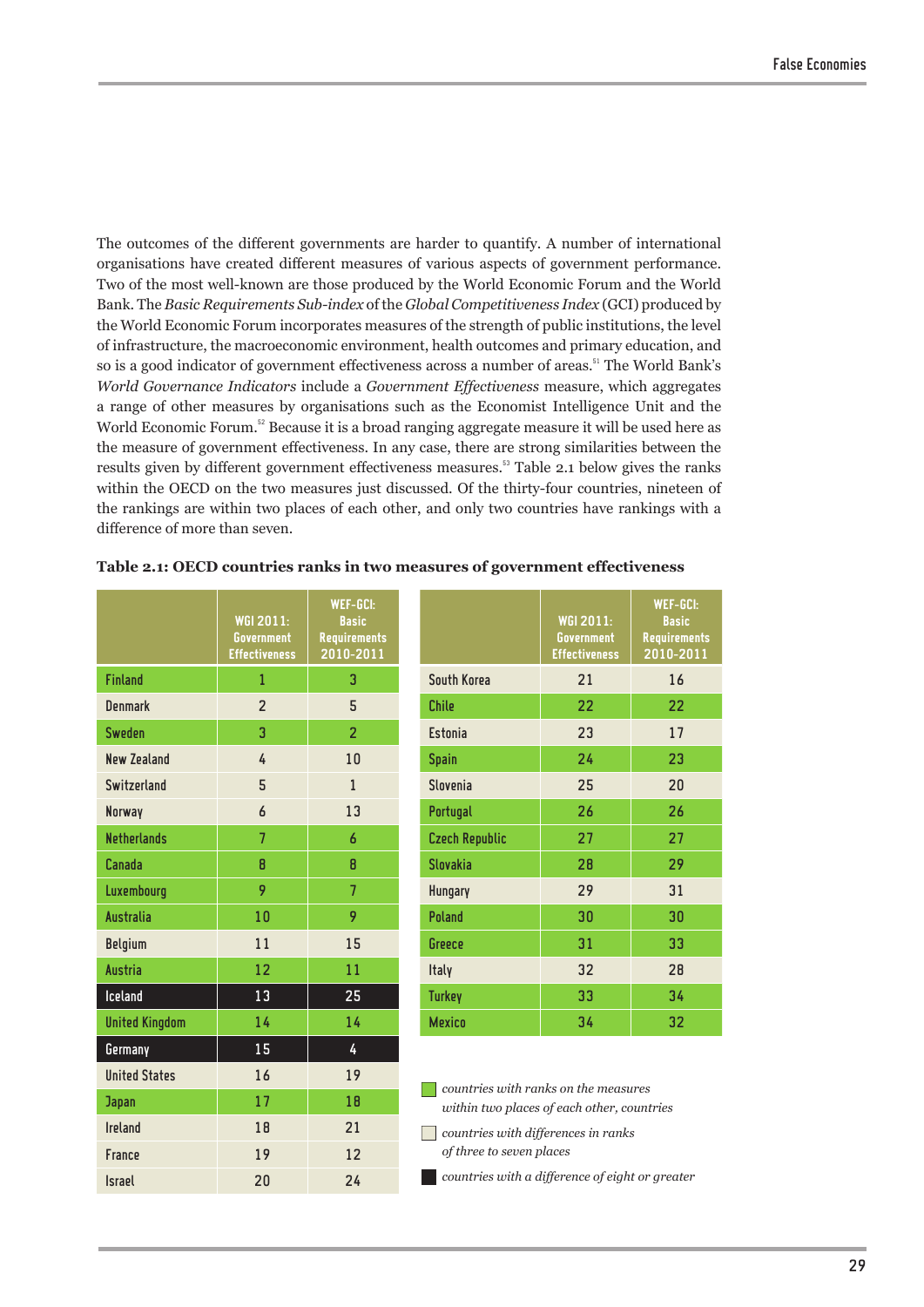It should be noted that the *World Governance Indicators* also include indicators of 'regulatory quality', 'rule of law' and 'control of corruption'. All could potentially be regarded as part of the outcomes of government and thus a measure of its effectiveness. However, we will focus on the indicator that specifically measures government effectiveness. This indicator 'captures perceptions of the quality of public services, the quality of the civil service and the degree of its independence from political pressures, the quality of policy formulation and implementation, and the credibility of the government's commitment to such policies'.<sup>54</sup> Note that this measure does not attempt to determine the contributions of different levels of government. It is a measure of the effectiveness of the entire public sector of each country. Comparing Australia with the same set of OECD countries in 2011 (the same years as the tax revenue comparison) places us as the 10th most effective government, behind the Netherlands, Canada and Luxembourg but ahead of Belgium, Austria and Iceland.

Importantly, Australia is the only OECD country to be in the top ten most effective governments and the bottom five lowest taxing governments. This is strong evidence that we have a far more efficient government than most of our peer countries. The follow scatter diagram illustrates this by plotting rank in effectiveness against reverse rank in taxation. The countries plotted closest to the top right hand corner have the highest technical efficiency. Only Switzerland is closer to that corner than Australia, meaning that on this measure we have the second most efficient government in the OECD.



**Figure 2.2 - OECD countries ranked by lowest taxing and highest effectiveness (2011)**

*Source: Adapted from OECD, Revenue Statistics 1965-2011: 2013 Edition, 2013; and World Bank, Worldwide Governance Indicators, 2013.*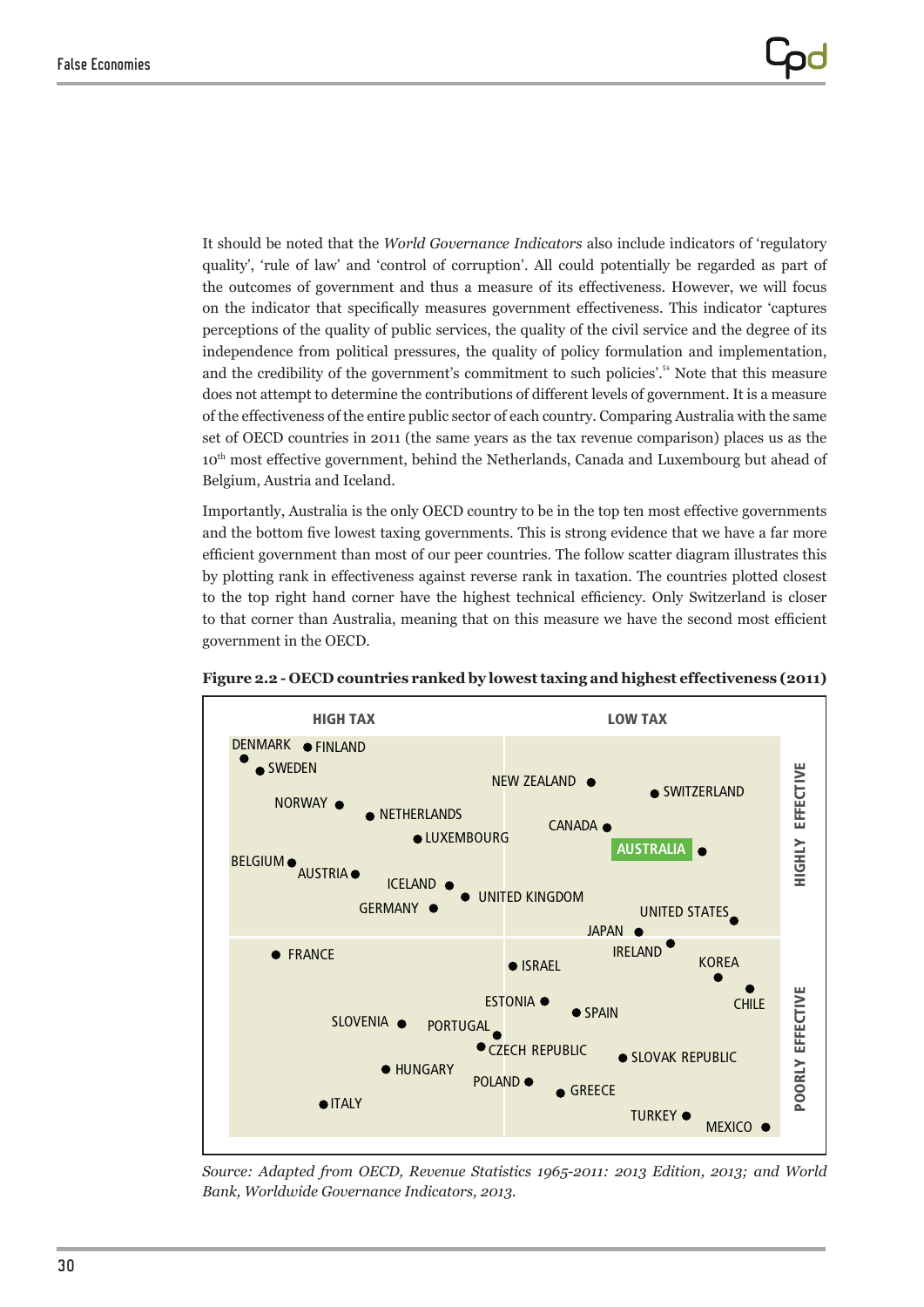The precise position of different countries on the graph can be debated, for several reasons. Some countries may prefer certain measures making up (or not included in) the government effectiveness indicator. There may be disputes over the particular methodologies used to calculate the measures making up the government effectiveness indicator, as well as the methodology of the World Bank's aggregation. Notably, superannuation payments are not counted as a tax because they provide personal benefits to the contributor, and it could be argued this boosts Australia's apparent efficiency in one area of public services. This means the above graph is merely indicative. The clear indication, however, is that Australia does well in technical efficiency terms, delivering high outcomes for low inputs.

66 we have a far more efficient government than most of our peer countries 99

A 2005 paper by Antonio Afonso, Ludger Schuknecht and Vito Tanzi came to similar conclusions when it examined the efficiency of the public sector in 23 OECD countries, including Australia.<sup>55</sup> The paper used a variety of socio-economic measures as indicators of different aspects of government performance, including administrative, education, health and public infrastructure outcomes, as well as government achievements with regards to income distribution, economic stability and economic performance. These indicators, along with public expenditure were used to give an overall public sector efficiency score. Of the 23 countries, Australia ranked third.

#### **Allocative efficiency: Doing the right work**

Assessing the allocative efficiency of Australia's public sector is more difficult, but there are positive indications that the public service is efficient in allocating resources. Australia is well regarded by the OECD for having a well 'targeted' welfare system; this means that a greater proportion of government-provided benefits and subsidies go to those who are disadvantaged. For example, in 2005 Australia had the lowest level of government transfers (18.6%) going to the wealthiest half of the population. The OECD average was 45.4%.<sup>56</sup> Of course, some of the countries that distribute more money to higher earners have deliberately chosen a universal approach, whereby benefits or subsidies are an entitlement attached to citizenship and participation, not disadvantage. This approach inflates the average OECD transfers to the wealthy. Regardless, Australia's level of targeting is an indicator of its ability to direct its resources to where they are most needed.

The analysis by Afonso, Schuknecht and Tanzi on public performance also took into account allocative factors and found Australia was above average on this measure.

#### **Dynamic efficiency: Adapting over time**

The extent to which the public sector takes advantage of new modes of operating, its dynamic efficiency, is particularly difficult to assess. However, if a public sector is maintaining or improving its technical efficiency relative to that of other countries, one might presume a corresponding increase in dynamic efficiency. Equally, if a public sector's dynamic efficiency was poor compared to other countries, one would expect it to fall behind those countries on other measures of effectiveness and efficiency over time. Examining Australia's taxation revenue and government effectiveness, we can observe its ranking has improved over time, which suggests that relative to other countries, the Australian public sector has been adapting well to change. There is perhaps an open question as to whether all governments have a substantial dynamic efficiency problem. Resolving this question will become more important given the pace of change and connectivity of modern governments.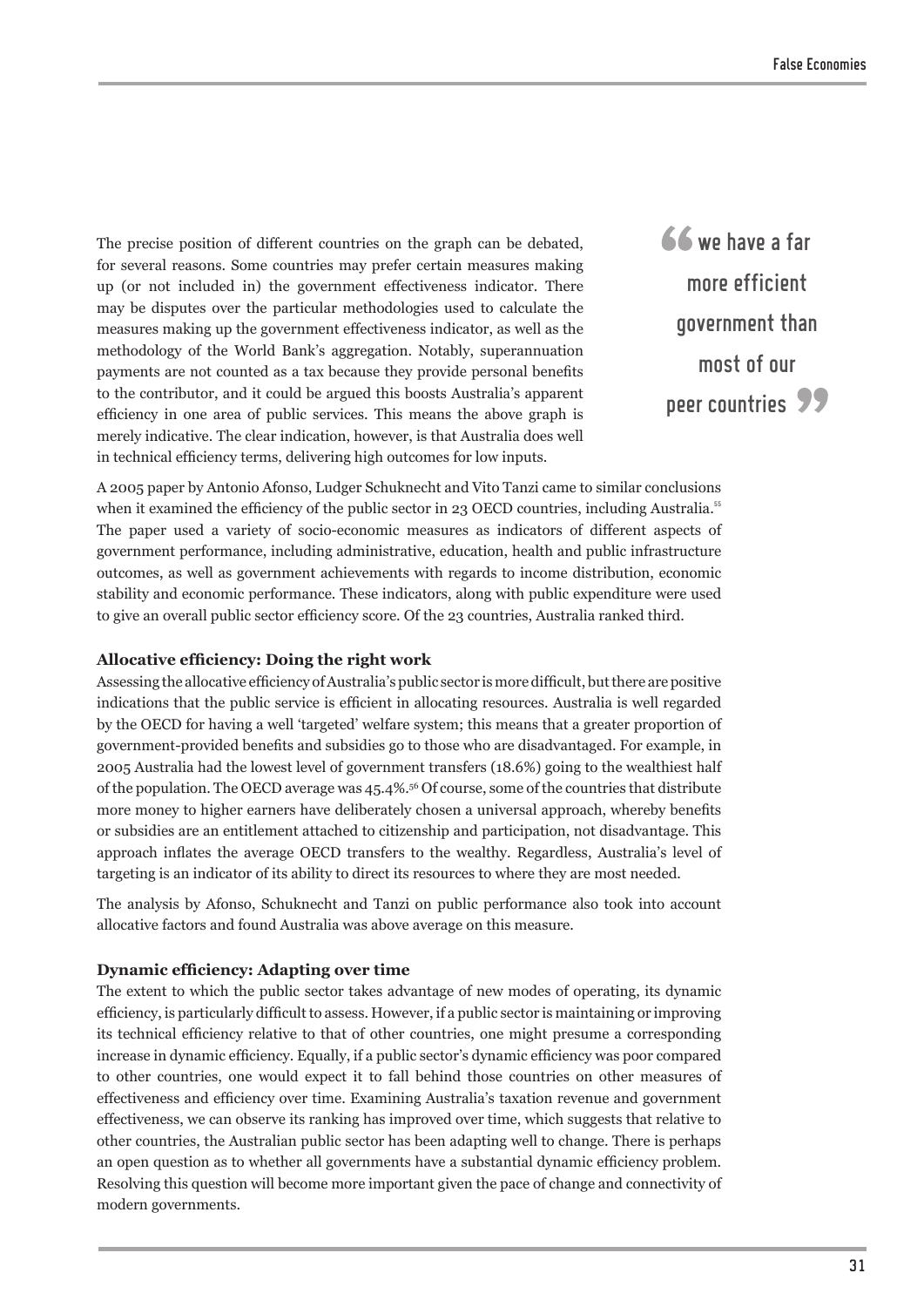

**Figure 2.3 - Australia's OECD Rank in effectiveness and low taxation over time**

*Source: Adapted from OECD, Revenue Statistics 1965-2010: 2011 Edition, 2011; and World Bank, Worldwide Governance Indicators, 2013.*

### Sector comparison

Despite the difficulties of measurement there is sufficient data to make the case that Australia's public sector compares well internationally to other public sectors. However, there is far less data available on the relative efficiency of Australian public and private sector organisations.

### **Limited Australian data**

An obvious way to compare the public and private sectors is to look at situations where services provided by government are partially or completely privatised. This means private and public organisations performing a similar role could be compared. Although Australia has had a large number of government functions privatised,<sup>57</sup> very few cases have sufficiently good data to compare government provision with private and community sector provision. Box 2.1 and Box 2.2 outline two brief examples of these difficulties: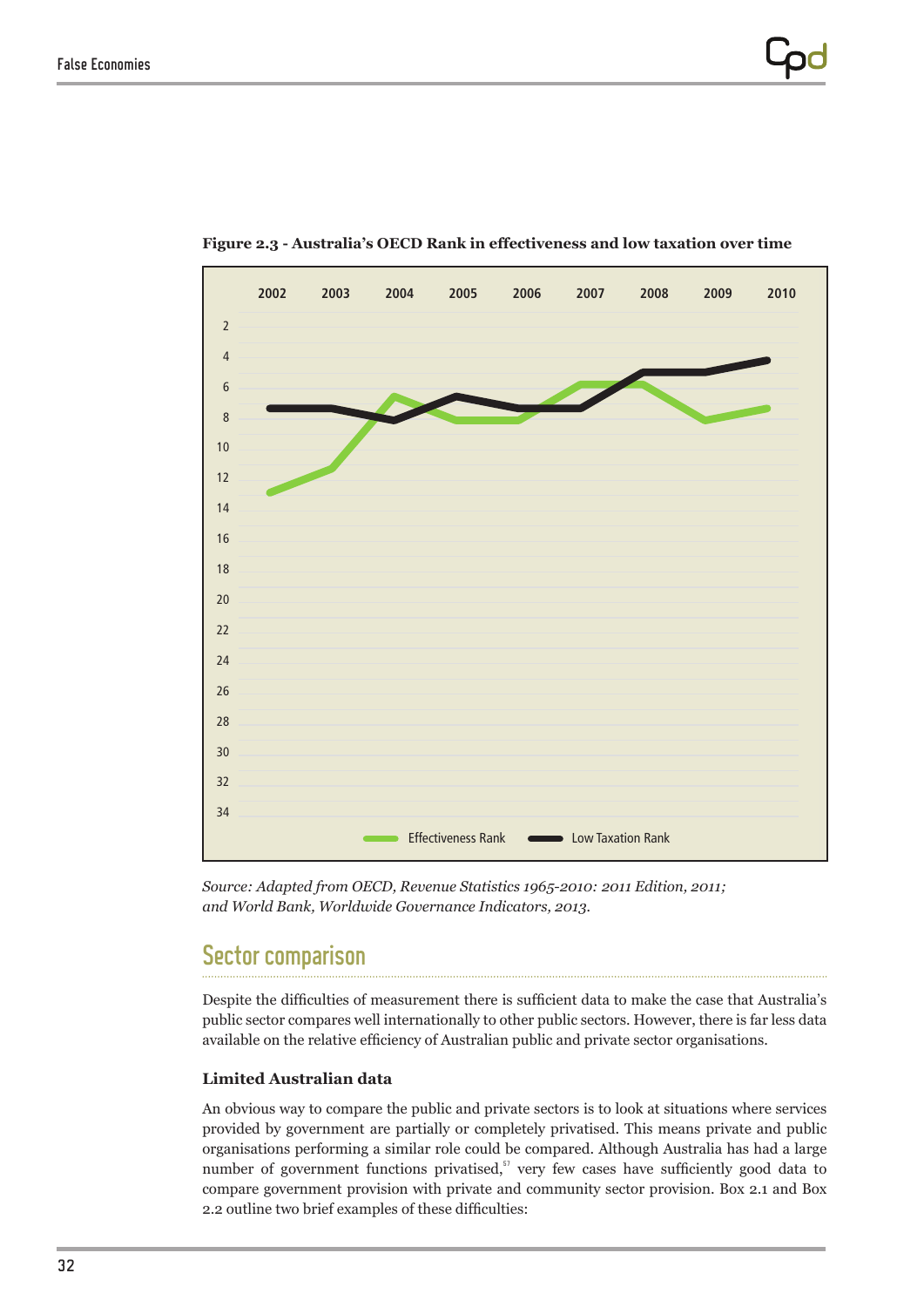#### **BOX 2.1: Privatising Federal Government legal services**

Over the past 15 years private providers have increasingly supplied the legal services required by Federal Government departments and agencies. For much of the 20<sup>th</sup> century, public sector legal demand was primarily supplied by the Attorney-General's Department (AGD), in particular the Australian Government Solicitor (AGS).<sup>58</sup> Following the recommendations of the 1996 Logan Review, which concluded that the role of government legal service providers should be confined to legal matters in the public interest, the AGS was transformed into an independent Government Business Enterprise operating as a private entity.<sup>59</sup> The reforms also expanded use of a user-pays model, enabling government departments and public authorities to contract their litigation matters and legal advice to private law firms.

At the time, the privatisation of legal services was largely justified on the basis of costeffectiveness.<sup>60</sup> Evidence suggests that after these reforms the level of expenditure on legal services rose substantially.<sup>41</sup> This might seem to indicate that privatisation has led to an increase in legal costs. However, other evidence points to a rise in private sector legal costs over the same period. In both cases the data is flawed. The private sector data come from a series of ABS surveys, and the report that collates them specifically warns that changes in methodology of the survey mean that comparisons between years are not reliable.<sup> $\Omega$ </sup> In the public service the estimate comes from comparing four different sets of reports conducted at various times; it is acknowledged none are likely to be comprehensive.<sup>43</sup> Also, there has been little research on the drivers of the increased demand for legal services. Therefore, it remains unclear whether the sectors can be compared at all, or whether their demand is responding largely to different drivers. It is impossible to tell from the limited evidence whether privatisation has partially restrained rising legal costs for the public service, or if it has added to them

#### **BOX 2.2: Public and private employment services**

In May 1998, the Federal Government instituted a comprehensive overhaul of employment services in Australia. The public Commonwealth Employment Service (CES) was replaced by the Job Network (JN). In 2008 a restructure was announced and the JN became Job Services Australia (JSA). The JSA retained the same fundamental architecture. Both programs were composed of over 100 for-profit and non-profit organisations that tendered bids to offer employment services within Australia. The rationale for privatising the CES was fourfold. By increasing competition, it was thought that labour market assistance programs would: operate more flexibly; at lower cost; whilst delivering more personalised service; and, above all, produce more sustainable employment outcomes.<sup>64</sup>

The most visible sign of JN/JSA's success has supposedly been the maintenance of a low headline unemployment rate, particularly during the Global Financial Crisis. Over the past decade, the headline unemployment rate has averaged 5.4%.<sup>65</sup> By contrast, the mean unemployment rate between January 1990 and December 1997 was approximately 9%.<sup>66</sup> However, difference in economic conditions certainly affected this, since the JN/JSA was introduced at a time when Australia was enjoying a sustained period of economic growth, with a corresponding inevitable decrease in unemployment.<sup>67</sup> Moreover, the weight given to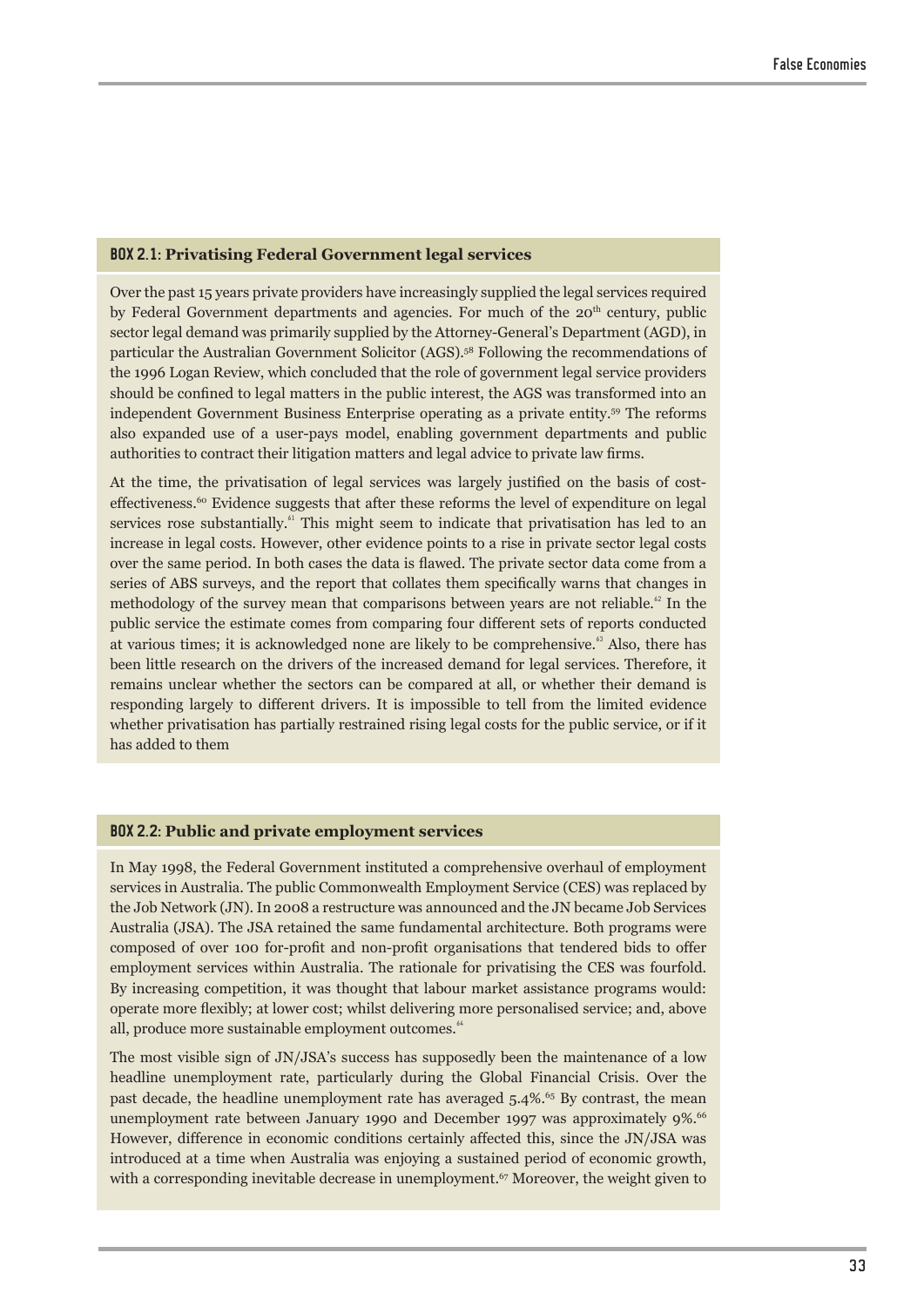unemployment obscures the high rate of underemployment. The number of people identified as underemployed since 1994 has increased by 50%.<sup>68</sup> Australia's rate of underemployment, 7.2% of the work force, is the highest in the OECD.<sup>69</sup> As Monash University researcher Veronica Sheen states, the effect of this is that 'where hours of work are insufficient, even though the hourly minimum wage is relatively high, the financial situation of such job-seekers remains unaltered'.<sup>70</sup>

Research into the JN/JSA's achievements has given mixed results. A 2008 study conducted on long-term outcomes for JSA participants by the Department of Education, Employment and Workplace Relations (DEEWR) found that 78% of program participants who had retained a job for three months went on to remain in work sixteen months later. On the other hand, DEEWR noted that at the end of sixteen months, only 50% of participants had been successful in obtaining full time work.<sup> $n$ </sup> Little research has been conducted on job placement outcomes in the long term; that is, how quickly the unemployed swing between employment and income support benefits.<sup>72</sup> Within the JN/JSA system, job placement outcomes are measured on a time scale of three to six months following commencement of a role, which has limited utility as a measure of sustainable employment.<sup>73</sup> An evaluation of the JN in 2006 found that there

had been a 10.1% impact by the labour market programs in assisting long-term unemployed individuals obtain employment over and above what might have occurred without assistance; in other words, individuals participating in the scheme had a 10.1% greater chance of finding employment than if there was no assistance at all.<sup>74</sup> In 2011 an evaluation of the JSA showed it had overall employment outcomes of 30%-40%, but this is mostly short-term and casual work, and the evaluation does not compare against a baseline.<sup>75</sup>

Regardless of whether these achievements are taken to indicate the success of the JSA, there is no comparable data from CES operations. This means there is no way of determining whether the JSA has been more or less successful than the public sector entity it replaced.

In addition to the difficulties in obtaining data on the relative performance of public and private sector service delivery, these cases also reveal privatisation is often imposed without a suitable evaluative framework. When a change is implemented, there should be an evaluation procedure to answer the question: 'how will we know if the change has succeeded?' This should involve datacapture techniques to confirm or reject a hypothesis – the hypothesis in this case being that the private sector provider is cheaper or more effective.

#### **Cost savings from structure not sector**

Although Australian data is limited, looking at international studies of privatisation gives an answer to the question of how well public sectors generally compare to the private sector in terms of efficiency. Advocates for privatisation have made strong claims about its ability to generate efficiency, but such claims in many cases do not stand up to rigorous analysis. One study, which examined over a hundred case studies and reports on outsourcing, provides clear empirical evidence on the question of sector efficiency.<sup>76</sup> It found there was, on average, a cost saving from contracting out. However, the saving was similar regardless of whether it was private contracting or in-house contracting by competing units in the public service. Earlier in this report it was pointed out that competition can, but does not necessarily, drive efficiency. In these cases it did, but it did so regardless of whether organisations were publicly or privately owned.

What this means is that the gains from complete privatisation can also be achieved by introducing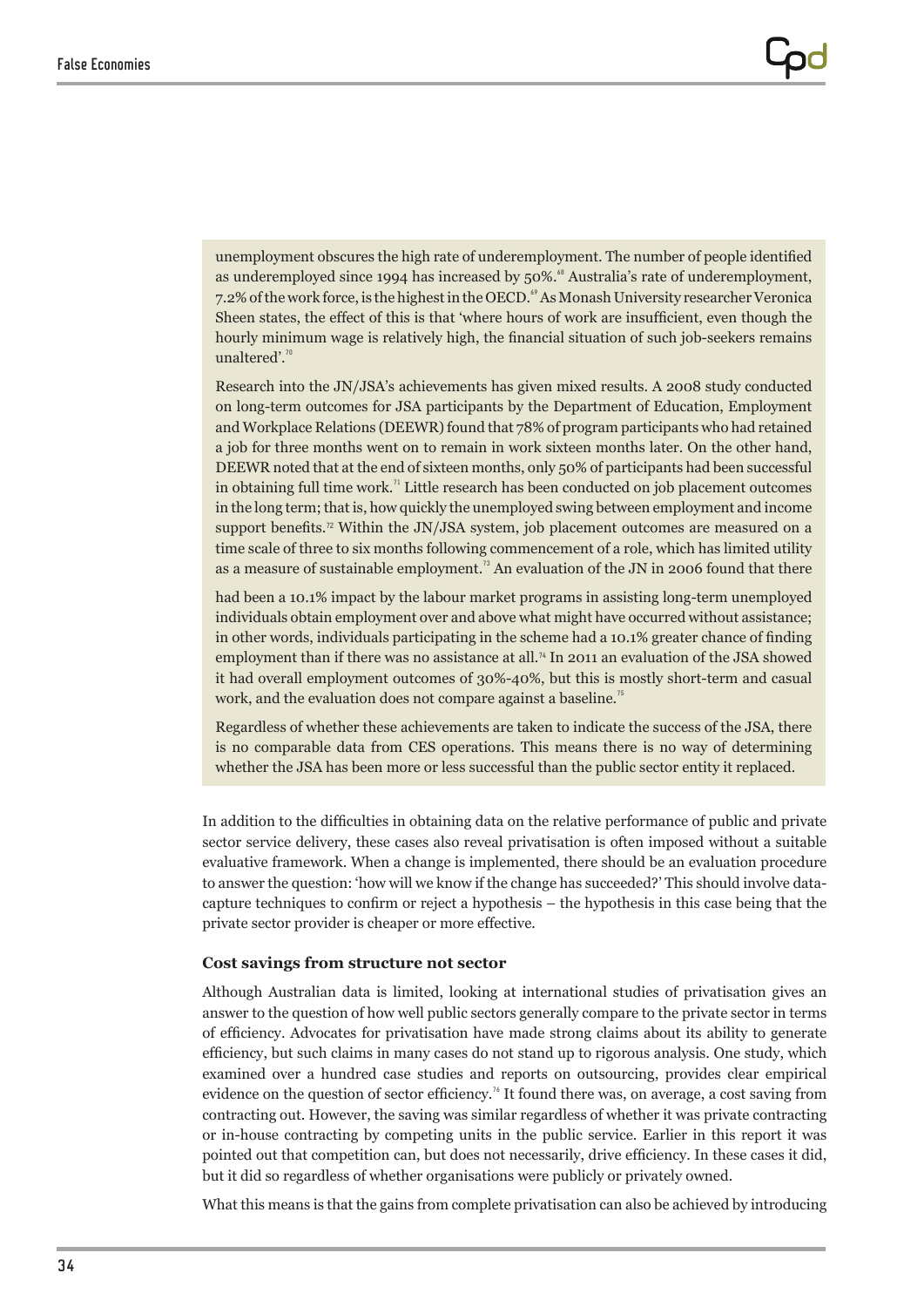contestability within the public sector or by only partial privatisation. (It should be kept in mind that the introduction of contestability can increase efficiency, but may not always do so.<sup>77</sup>) While the gains may be the same, there can be additional losses from failing to keep some level of public sector capacity in provision of services, as Box 2.3 illustrates:

#### **Box 2.3: Public sector works are cheaper with public sector skills**

The Building the Education Revolution (BER) program, implemented as part of the Rudd Government's stimulus package, was the biggest single program of school building upgrades in Australia's history. Some media outlets strongly argued that the value for money outcomes of the BER program demonstrated the merits of small government and that governments were not suited to delivering nation-building projects.<sup>78</sup> The reality is the reverse: governments that have attempted to downsize too heavily have delivered projects with lower value for money.

Evidence for this assertion was set out in the Centre for Policy Development's paper by Tim Roxburgh, 'Public works need public sector skills: The lost lessons of the BER program'." One of the findings was that States with the lowest levels of public works related skills capacity (i.e. less public sector employees with skills related to public works) ended up paying more for the works undertaken. By extrapolating this finding to public works generally, we can see how maintaining public works capacity in government can lead to substantial savings well in excess of the costs.

The final report of the BER Implementation Taskforce provided comprehensive information on the value for money achieved by different States.<sup>80</sup> It is instructive to compare Queensland, which maintained a relatively strong public works skills capacity, and Victoria, which had a very low capacity.<sup>81</sup> Queensland public schools benefited from a dollar per square metre rate of \$2,753, while Victoria paid \$3,114 per square meter. Victoria spent an average of 13% more on each square metre of public works undertaken as part of the BER.

There are a number of potential reasons for this difference. However, looking across the five most populous States, the two States with the highest costs (Victoria and NSW) were those most reliant on external contractors.<sup>82</sup> The BER Implementation Taskforce concluded that public works capacity was a critical factor, and its reduction represented a 'false economy'.<sup>83</sup> In other words, the savings made by having a reduced number of skilled public works employees are less than the costs incurred, because more money is spent for the work done.

It is possible to test this claim by approximating the savings and costs involved across all public works of different States in a year. These salary costs can then be compared with an estimate of the savings in public sector building in the same year, to assess whether public sector workers deliver more value for money.

The costs can be calculated by comparing an estimate of the skilled public works annual staff salary costs of a high capacity State like Queensland with the estimated salary costs of a low capacity State like Victoria, using census data from 2011 (the year after most of the BER program activities had finished). Calculating how much less Queensland would spend if it had the same staff costs per head of population as Victoria gives an approximation of the potential annual savings in staff salaries. Looking at the likely additional amount Queensland would have spent on its public works gives an idea of the potential annual increased costs in contracts.

This gives an inherently very conservative estimation of the extent of the false economy for two reasons. Firstly, the calculations assume that Queensland would have a proportional capacity by spending a similar amount per person as Victoria. In reality, Queensland's population is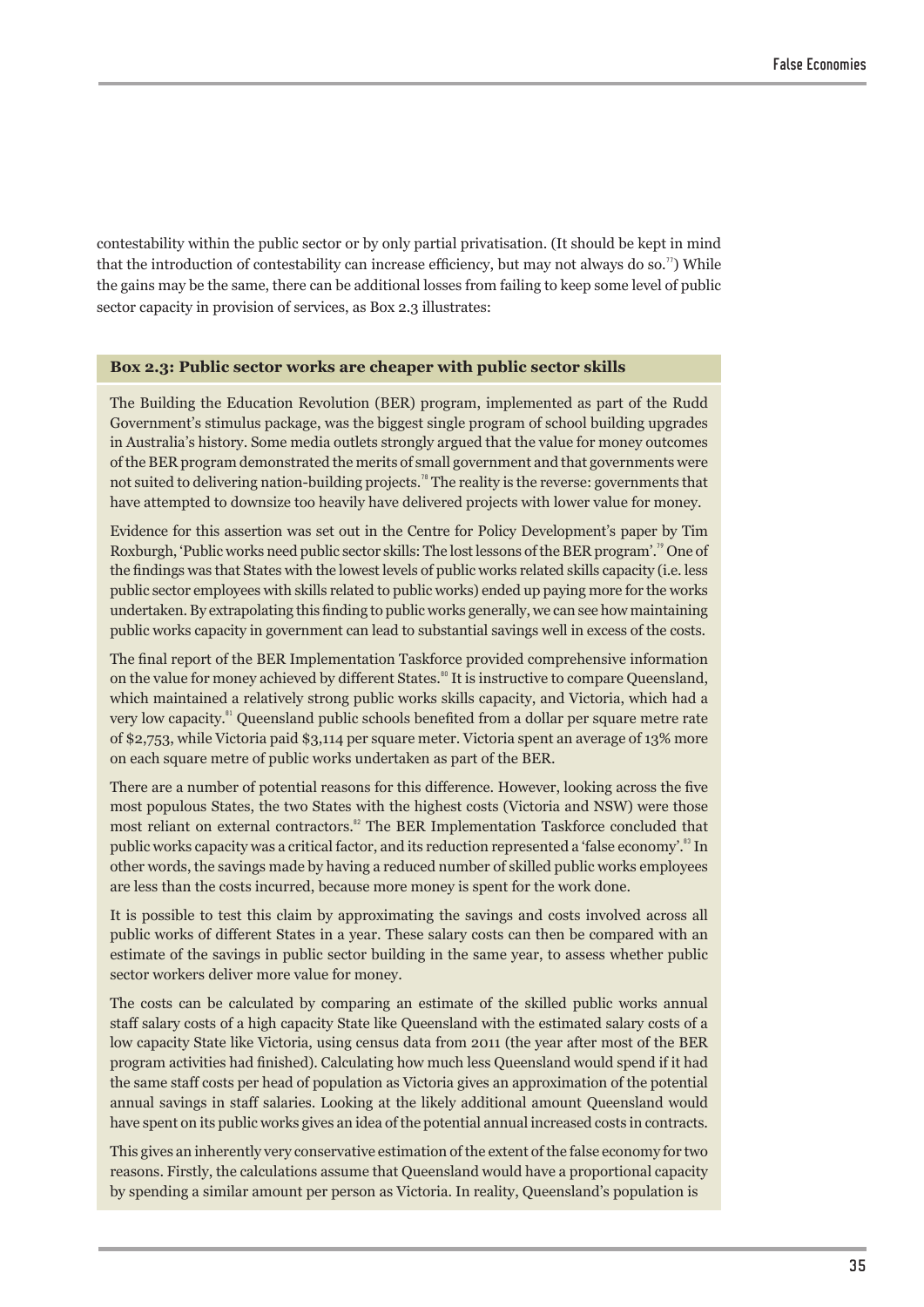more geographically dispersed than Victoria's, which adds substantial expenses. It is likely Queensland would have to spend significantly more per person to achieve the same capacity as Victoria. Secondly, the calculations assume that the only value of increased public works skills capacity is reduced costs in public works contracts. In practice, many of the skilled employees will also be using their skills to undertake building work that would otherwise need to be outsourced at similar cost. This means the amount of savings from reduced salaries given below is almost certainly an overestimate.

The costs, as of August 2011, of Queensland maintaining its skills capacity can be estimated as \$175 million a year from census data on the number and income level of public works related professionals (Carpenters and Joiners, Architects and Landscape Architects, Plumbers and

estimated cost of \$67 million for Victoria. If we assume Queensland would require a smaller workforce proportional to its lower population, then Queensland could furnish itself with a similar level of capacity as Victoria by spending around \$54 million. This means that the potential savings to be made by reducing Queensland's greater public works capacity would be around \$121 million a year.

Data from the ABS shows that the value of all public sector building in 2011 for Queensland was \$2.7 billion.<sup>85</sup> (This includes all construction of new buildings and alterations and additions to existing buildings, but excludes other engineering construction activities such as roads, bridges, railways, earthworks, etc.) It is difficult to say whether the same level of additional cost reported for the BER would apply to all public building, but if a 13% saving is typical, then Queensland would have had \$350 million of additional costs in 2011 if it had had a skills capacity similar to Victoria.

This analysis suggests that while Queensland spent approximately \$120 million more than Victoria on public servants with public works skills in 2011, this increased capacity may have generated savings as high as \$350 million that year. It should be stressed these numbers are broad estimates only. However, the estimated savings from greater value for money in public works are nearly three times the estimated costs of maintaining public sector skills. If it were possible to account for the broader benefits, such as the quality of policy and planning advice derived from those skills, it is likely the value would be higher still.

#### **Taking into account different jobs**

Another factor complicating comparisons of public and private sectors is the different objectives that may be associated with undertaking the same service. Even where they may seem to be doing the same job, public sector providers of services are often expected to fulfil objectives beyond simply providing the core service. This means they are actually doing a harder job.

One example of this is found in an overseas study that compared a number of British nationalised industries with leading British private industries and similar foreign industries. For the first two decades nationalised industries did better than they had when under private ownership.<sup>86</sup> However, a follow-up study ten years later found some of the nationalised industries were performing poorly.<sup>87</sup> One of the reasons for this (apart from difficult economic conditions during this time) was the government imposition of 'national interest' policies on these enterprises. These made them serve the national interest, through activities such as keeping unprofitable operations open to prevent unemployment, at the cost of being less competitive and raising prices for consumers.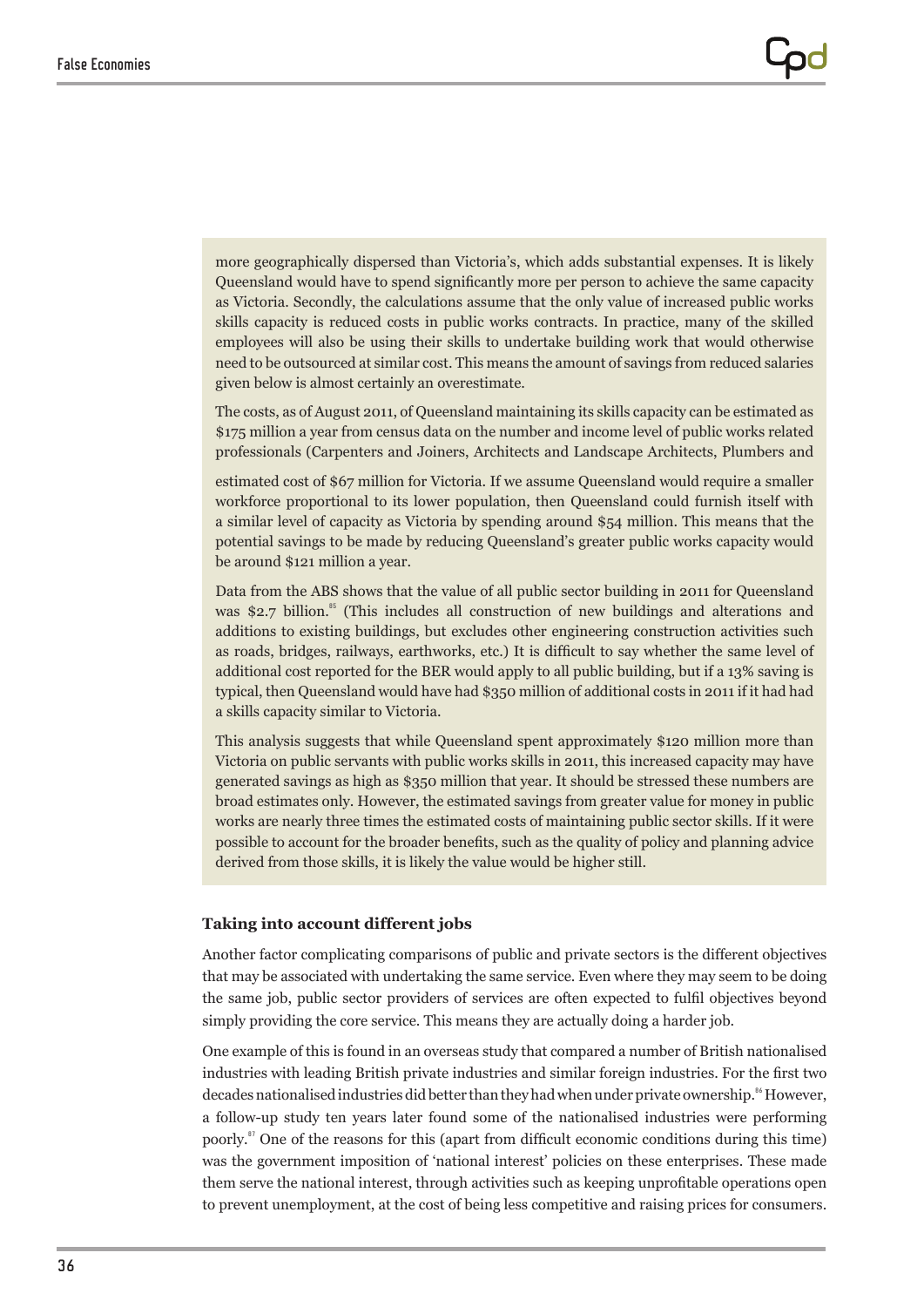A similar Australian example can be found in the Vocational Education and Training sector. Here the publicly owned TAFEs and private RTOs (registered training organisations) both provide vocational education. Superficially, TAFEs and RTOs are doing the same work. Below the surface, there are critical differences. In 2012, 7% of TAFE students nationally had a disability or longterm condition, compared with 4% for private providers, and 20% of TAFE students were living in rural and remote areas, as opposed to  $14\%$  of students at RTOs.<sup>88</sup> TAFEs do more training to remedy skills in short supply; in Victoria, for example, in 2012, 29% of TAFE students were being trained to fill jobs in areas suffering from skill shortage, while less than 20% of students at RTOs were gaining skills that address industry shortages.<sup>89</sup>

These differences mean greater expenses for TAFEs. The areas where skills are in shortage (such as Mining; Information, Media and Telecommunications; Electricity, Gas, Water and Waste Services; and Construction) are likely to have more expensive training requirements due to the need for large-scale machinery, expensive IT equipment, specialised tools, or costly consumables such as lumber.<sup>90</sup> Providing education in regional areas means smaller numbers of students and lower economies of scale. Ensuring adequate disability access and support for a greater number of students represents an additional cost. TAFEs are also more likely than RTOs to provide counselling, careers assistance, childcare and indigenous or multicultural assistance. Despite this clear evidence of the differences in what is being provided, and academic critiques of the underlying economic justification for privatisation in this area, $\alpha$ <sup>1</sup> expanded roles for the private sector are being recommended without clear justifying evidence of benefits.<sup>92</sup>

The likelihood that public sector organisations are undertaking additional work compared to their private sector equivalents means comparing the sectors requires a sophisticated approach. A good example is the Productivity Commission's report on hospitals, summarised below in Box 2.4:

#### **Box 2.4: Strengths in different areas – public & private hospitals**

It might seem that Australia's hospitals would provide an opportunity for a relatively clear-cut assessment of the claims of those who argue for 'private sector primacy' due to an assumption that the private sector is always more efficient than the public sector. Here we have both sectors operating similar institutions in the same industry. It should be straightforward to compare the two sectors' performance. In 2009 the Productivity Commission attempted to do this, producing a detailed and comprehensive report comparing Australia's public and private hospitals.<sup>93</sup> A significant challenge for this report was factoring in the differences between private and public hospitals. Although the two sectors operate in the same industry, there are number of differences between the sectors and the jobs they do:

- **Size:** There are far more very big (201 beds or more) and very small (0-50 beds) public hospitals, whereas the 51-200 range is roughly evenly split between public and private.
- **Location**: There are slightly more private hospitals in the major cities, but outside these areas public hospitals dominate. There are no private hospitals in 'Remote' or 'Very Remote' areas.
- » **Activities**:
	- Public and private hospitals focus on different kinds of care (private hospitals, for example, undertake more rehabilitation, while public hospitals engage in more palliative care).
	- Public hospitals tend to do more teaching.
	- Public hospitals do the vast majority of accident and emergency work.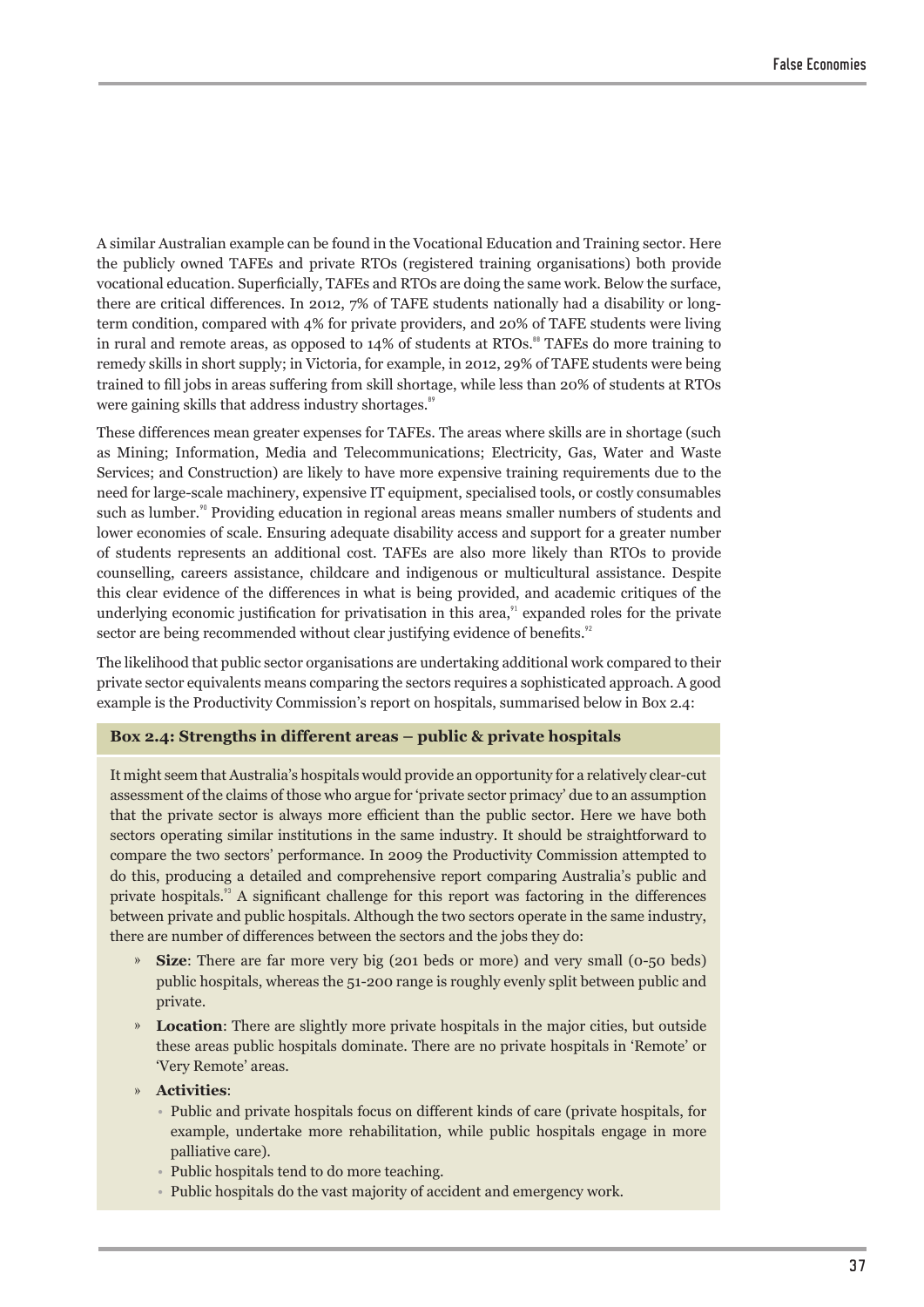» **Demographics**: Children and young people comprise a larger share of the case load of public hospitals; in private hospitals the age group with the highest proportion of patients admitted is 50 to 64 years.

The Productivity Commission's report attempted to account for these differences in its comparison. As part of this, a multivariate statistical analysis was run to allow a weighted score to be assigned to each hospital based on the in-hospital mortality rate.<sup>94</sup> The averages of these scores were then calculated for various sizes of public and private hospitals. Comparing these scores revealed no significant difference for large hospitals, but it seems that small private hospitals do slightly better than small public hospitals. Importantly, much of this difference comes from the small private hospitals run by not-for-profit entities. A calculation of total technical efficiency shows similar results for public and private hospitals. The report acknowledged this measure is merely an indicator given the relevance of other criteria that should be taken into account, such as the number of hospital-acquired infections and re-admissions.

The report also calculated costs for each episode of care for an admitted patient. These costs were weighted based on case-mix to give comparable figures. The results were varied: public hospitals were shown to keep costs down on diagnostics and prosthetics, whereas private hospitals achieved lower costs on pharmaceuticals and general hospital charges.

The overall picture of this comparison of public and private hospitals is that the efficiency of each is very similar, with both having areas of strength compared to the other. The advantage of this situation is that both sectors can learn from each other to improve efficiency. This is a good example of the benefits of public and private sector participation in an industry. The example also demonstrates the error made by those who insist the private sector is always superior in efficiency.

### Conclusion

Australia's public sector, as a whole, is relatively efficient. It compares favourably to public sectors in similar countries. Although some interpretation of the data is possible, differences between countries make it difficult to establish precisely where Australian sits internationally. However, available evidence suggests the Australian public sector has at least above average efficiency, and may be one of the more efficient in the OECD.

This chapter has also shown that the public sector has, at least in some cases, a similar level of efficiency to the private sector. International literature affirms that the differences between the efficiency of the public and private sectors are not large and may be non-existent. Sufficiently sophisticated comparisons of similar public and private sector activities in Australia are rare, but one such investigation by the Productivity Commission has shown a similar level of overall efficiency between the sectors. It is likely that the efficiency of the two sectors relative to each other in a given case will depend on situational factors relating to the work being done and the organisations involved.

This positive assessment should not be taken to imply that no improvements to public sector efficiency are necessary. Any high-performing organisation should be aiming to improve its products or services, taking the advice of an old adage: making the good better and the better best.<sup>95</sup> There are a number of areas where opportunities for significant efficiency gains exist. The final chapter outlines two such areas of opportunity.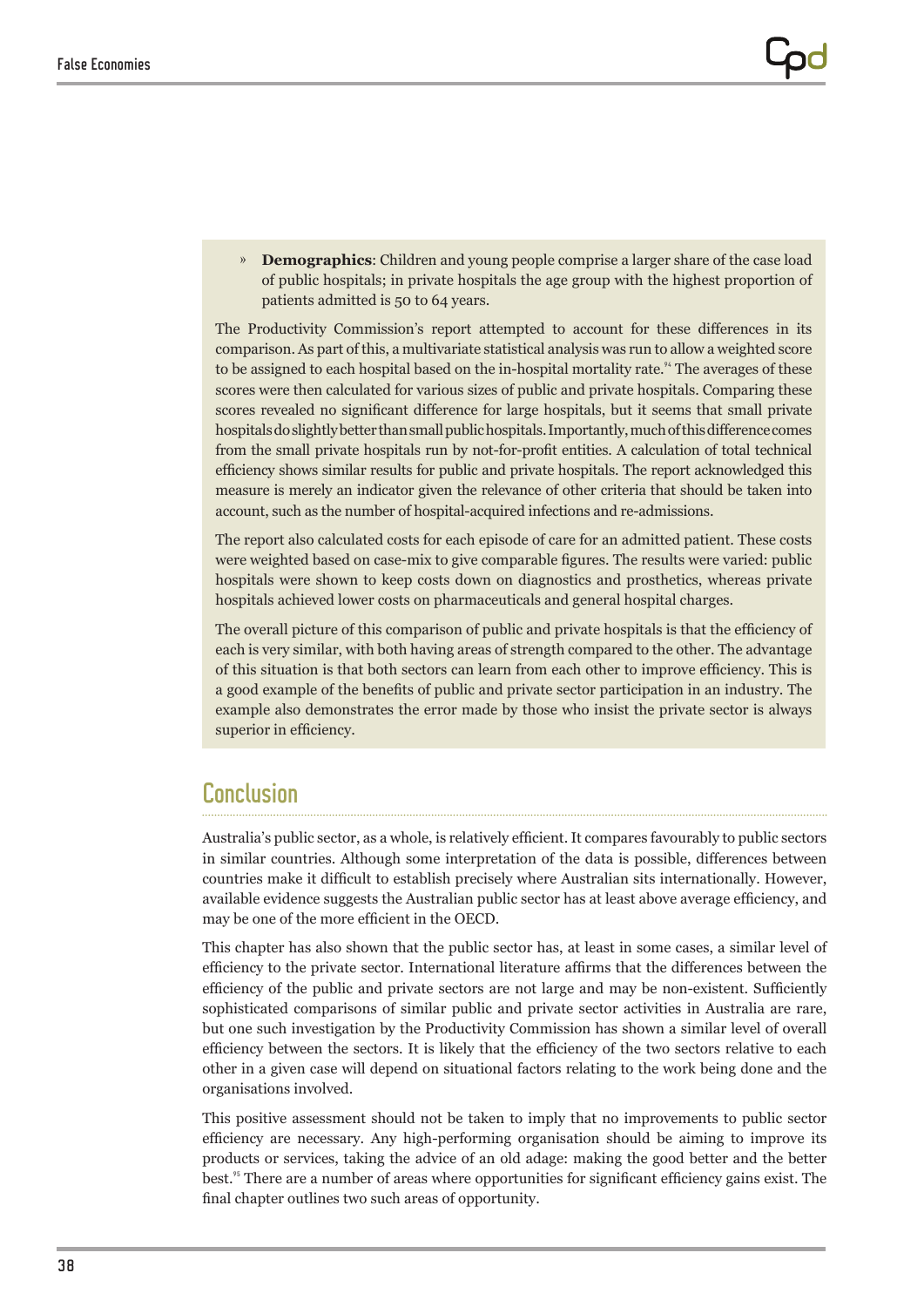# References

- 50 OECD, *Revenue Statistics 1965-2011: 2013 Edition*, 2013, [http://www.oecd-ilibrary.org/taxation/revenue-statistics\\_19963726](http://www.oecd-ilibrary.org/taxation/revenue-statistics_19963726).
- 51 World Economic Forum, *The Global Competitiveness Report 2013 2014*, Geneva, 2014, <http://www.weforum.org/reports/global-competitiveness-report-2013-2014>.
- 52 World Bank, *Worldwide Governance Indicators*, 2013, http://info.worldbank.org/governance/wgi/index.aspx"reports.
- 53 S Van de Walle, 'The state of the world's bureaucracies', *Journal of Comparative Policy Analysis: Research and Practice*, vol. 8, no. 4, 2006, pp. 437–448.
- 54 World Bank, *Worldwide Governance Indicators*, 2013, http://info.worldbank.org/governance/wgi/index.aspx<sup>#</sup>reports.
- 55 A Afonso, L Schuknecht and V Tanzi, *Public sector efficiency: An international comparison*, (Working paper no. 242, European Central Bank), 2003, <http://www.ecb.europa.eu/pub/pdf/scpwps/ecbwp242.pdf>.
- 56 P Whiteford, Transfer Issues and Directions for Reform: Australian Transfer Policy in Comparative Perspective, , *Australia's Future Tax and Transfer Policy Conference*, Melbourne Institute, 2010 [http://taxreview.treasury.gov.au/content/html/conference/downloads/conference\\_report/03\\_afts\\_tax\\_and\\_](http://taxreview.treasury.gov.au/content/html/conference/downloads/conference_report/03_afts_tax_and_transfer_policy_conference_chap_3.pdf) [transfer\\_policy\\_conference\\_chap\\_3.pdf](http://taxreview.treasury.gov.au/content/html/conference/downloads/conference_report/03_afts_tax_and_transfer_policy_conference_chap_3.pdf).
- 57 J Whelan, *Big Society and Australia: How the UK Government is dismantling the state and what it means for Australia*, Centre for Policy Development, Sydney, 2012, [http://cpd.org.](http://cpd.org.au/2012/05/big-society-how-the-uk-government-is-dismantling-the-state-and-what-it-means-for-australia/) [au/2012/05/big-society-how-the-uk-government-is-dismantling-the-state-and-what-it-means-for-australia/](http://cpd.org.au/2012/05/big-society-how-the-uk-government-is-dismantling-the-state-and-what-it-means-for-australia/).
- 58 AS Blunn and S Krieger, *Report of the review of Commonwealth legal services procurement*, Canberra, 2009, p. 63, [http://www.ag.gov.au/LegalSystem/LegalServicesCoordination/Documents/Blunn Krieger Report.pdf](http://www.ag.gov.au/LegalSystem/LegalServicesCoordination/Documents/Blunn%20Krieger%20Report.pdf).
- 59 ibid, pp. 66-67.
- 60 ibid, p. 7.
- 61 ibid.
- 62 ibid.
- 63 ibid.
- 64 Department of Employment, Workplace Relations and Small Business, *Job Network evaluation stage one: Implementation and market development*, DEWRSB, Canberra, 2000, p. 13.
- 65 Australian Bureau of Statistics, *Labour force Australia,* cat. no. 6202.0, ABS, Canberra, February 2013, p. 4 [http://www.ausstats.abs.gov.au/ausstats/meisubs.nsf/0/70B7EC25FEF4162ECA257B2D000D426B/\\$File/62020\\_](http://www.ausstats.abs.gov.au/ausstats/meisubs.nsf/0/70B7EC25FEF4162ECA257B2D000D426B/$File/62020_feb%202013.pdf) [feb%202013.pdf](http://www.ausstats.abs.gov.au/ausstats/meisubs.nsf/0/70B7EC25FEF4162ECA257B2D000D426B/$File/62020_feb%202013.pdf).
- 66 Trading Economics, *Australia's unemployment rate*, 2013, [http://www.tradingeconomics.com/australia/](http://www.tradingeconomics.com/australia/unemployment-rate) [unemployment-rate](http://www.tradingeconomics.com/australia/unemployment-rate). The modifiable website table relies on figures supplied by the Australian Bureau of Statistics.
- 67 M Thomas, *A review of developments in the Job Network*, Parliament of Australia, Canberra, 2007, [http://www.aph.gov.au/About\\_Parliament/Parliamentary\\_Departments/Parliamentary\\_Library/pubs/rp/RP0708/08rp15](http://www.aph.gov.au/About_Parliament/Parliamentary_Departments/Parliamentary_Library/pubs/rp/RP0708/08rp15).
- 68 L Fowkes, *Rethinking Australia's employment services*, Whitlam Institute, Sydney, March 2011, p. 4.
- 69 T Stromback, 'The Job Network and underemployment', *Economic papers: A journal of applied economics and policy*, vol. 27, no. 3, September 2008, p. 287.
- 70 V Sheen, 'Reading between the lines of Australia's employment services 'success' story', *The Conversation*, 29 January 2013.
- 71 Department of Education, Employment and Workplace Relations, *Labour market assistance, long term outcomes: A longitudinal study of outcomes from customised assistance, Work for the*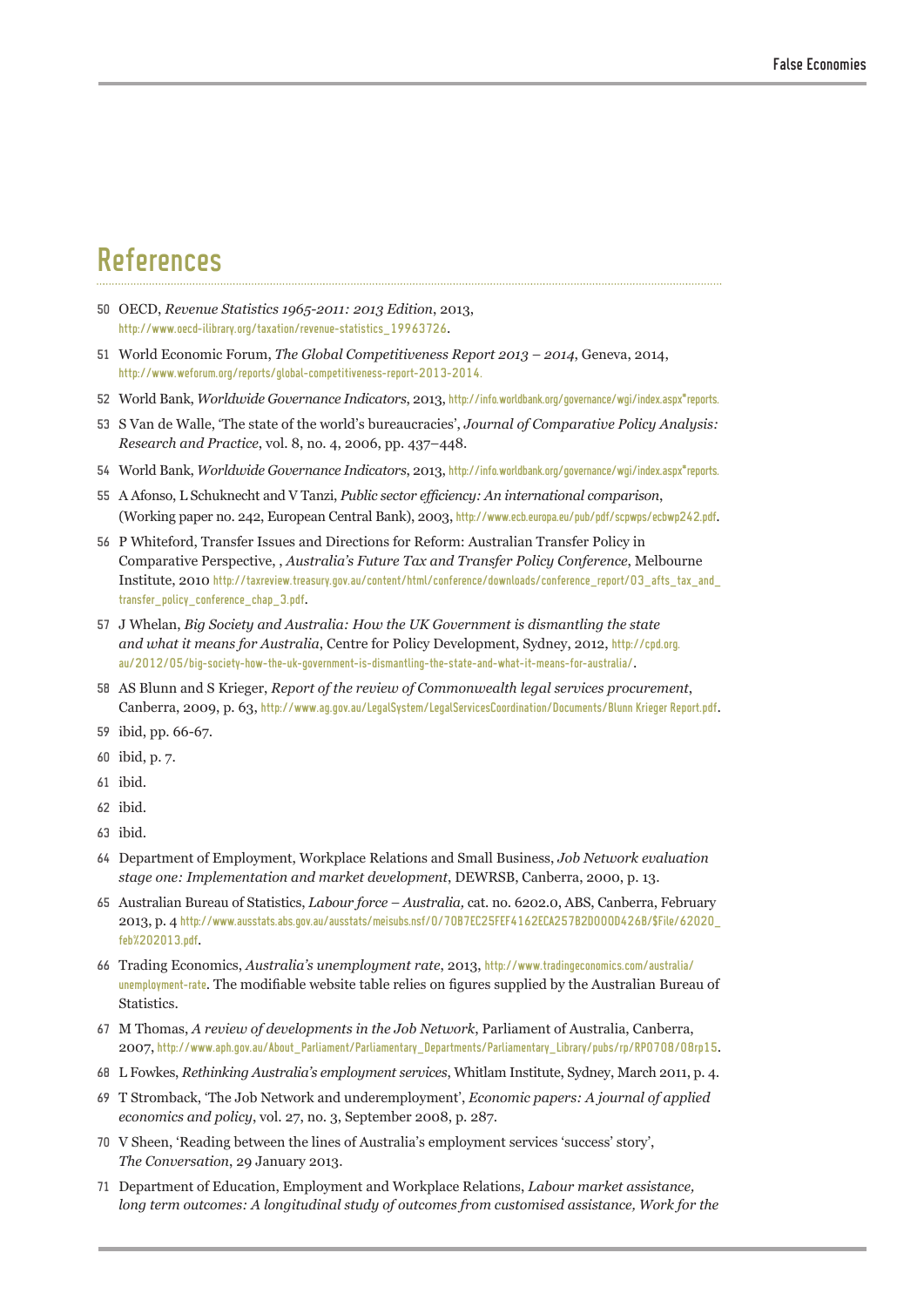*Dole, job placement and job search training*, DEEWR, Canberra, 2008.

- 72 See for example OECD, above n 1, and P Davidson and P Whiteford, 'An overview of Australia's system of income and employment assistance for the unemployed', *OECD Social, Employment and Migration Working Papers*, No. 129, OECD Publishing, 2012, p. 122.
- 73 See for example Department of Education, Employment and Workplace Relations, *Employment services – Building on success*, DEEWR, Canberra, 2012, p. 8.
- 74 Department of Education, Employment and Workplace Relations, *Customised assistance, job search training, work for the dole and mutual obligation, a net impact study,* DEEWR, Canberra, 2006, p. 8.
- 75 L Fowkes, *'*Long Term Unemployment in Australia', *Australian Policy Online,* 26 October 2011, <http://apo.org.au/guide/long-term-unemployment-australia>.
- 76 G Hodge, *Contracting out government services: A review of the international evidence*, Montech, Clayton, Victoria, 1996.
- 77 J Quiggin, *Electricity privatisation in Australia: A record of failure*, Victorian Electrical Trades Union, 2014, <http://www.etu.org.au/system/files/ETU%20Electricity%20Privatisation%20Report.pdf>.
- 78 T Roxburgh, *Public works need public sector skills: The lost lessons of the BER program*, Centre for Policy Development, Sydney, 2012, p. 8 <http://cpd.org.au/2012/09/public-works-public-skills/>.
- 79 ibid
- 80 Building the Education Revolution Implementation Taskforce, *Final report*, 2011.
- 81 Following the methodology of Roxburgh, capacity is being approximately measured by looking at census data on the number of Carpenters and Joiners, Architects and Landscape Architects, Plumbers, and Construction Managers. Unlike Roxburgh the numbers of these professions employed by local and state government are used, since this case looks at all public works, which includes those undertaken by local governments.
- 82 T Roxburgh, *Public works need public sector skills: The lost lessons of the BER program,* Centre for Policy Development, September 2012, [http://cpd.org.au/2012/09/public-](http://cpd.org.au/2012/09/public)works-public-skills/.
- 83 Building the Education Revolution Implementation Taskforce, *Final report*, p 10.
- 84 Australian Bureau of Statistics, *Census: Education and qualifications*, 2012, [http://www.abs.gov.au/](http://www.abs.gov.au/census) [census](http://www.abs.gov.au/census). Data was retrieved on 19 May 2013 using TableBuilder to show the number of Carpenters and Joiners, Architects and Landscape Architects, Plumbers, and Construction Managers at each of the five ranges of income employed by local and state government in Queensland. The numbers in each income range were multiplied by the mid-point dollar value of the range, with the exception of highest range '104,000 or more', numbers in that range were multiplied by \$129,000. The results were summed and increased by 20% to estimate overhead costs.
- 85 Australian Bureau of Statistics, *Building activity, Australia, Dec 2012*, cat no 8752.0, ABS, Canberra, 2011 <http://www.abs.gov.au/AUSSTATS/abs@.nsf/DetailsPage/8752.0Dec%202012?OpenDocument>.
- 86 R Pryke, Public Enterprise in Practice: the British experience of nationalisation over two decades, MacGibbon and Kee, London, 1971
- 87 R Pryke, The nationalised industries: Policies and performance since 1968, Martin Robinson, Oxford, 1981.
- 88 C Stone, Valuing skills: Why vocational training matters, Centre for Policy Development, Sydney, 2012, pp. 9-12, <http://cpd.org.au/2012/11/valuing-skills/>.
- 89 ibid, p. 8.
- 90 ibid, p. 14.
- 91 See e.g., P Toner, 'Contracting out publicly funded vocational education: A transaction cost